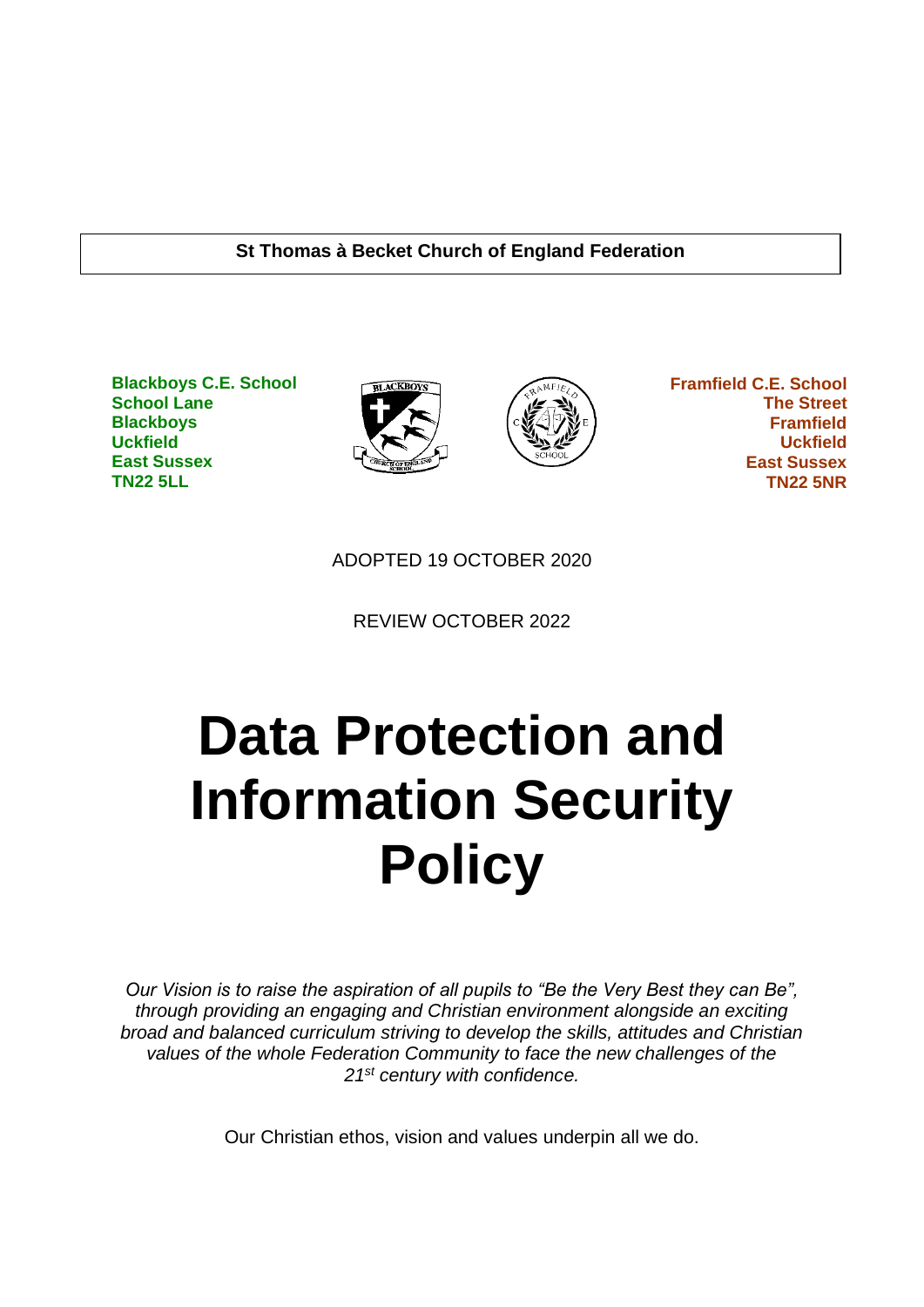| <b>CONTENTS</b>                         | <b>PAGE</b>              |
|-----------------------------------------|--------------------------|
| Introduction                            | 3                        |
| <b>Definitions</b>                      | 3                        |
| Registration                            | 3                        |
| The Information Commissioner            | 3                        |
| Purpose                                 | 4                        |
| <b>Policy Statement</b>                 | $\overline{\mathcal{A}}$ |
| <b>General Statement</b>                | 5                        |
| Responsibilities                        | 5                        |
| The Legal Basis                         | 6                        |
| <b>Information and Data Definitions</b> | 6                        |
| Data Protection by Design               | $\overline{7}$           |
| Data Subject Rights                     | $\overline{7}$           |
| <b>Breaches of Data Protection</b>      | 11                       |
| <b>Information Security</b>             | 11                       |
| Management of Information               | 12                       |
| <b>Federation Schools Records</b>       | 12                       |
| Contacts                                | 12                       |
| <b>Review</b>                           | 13                       |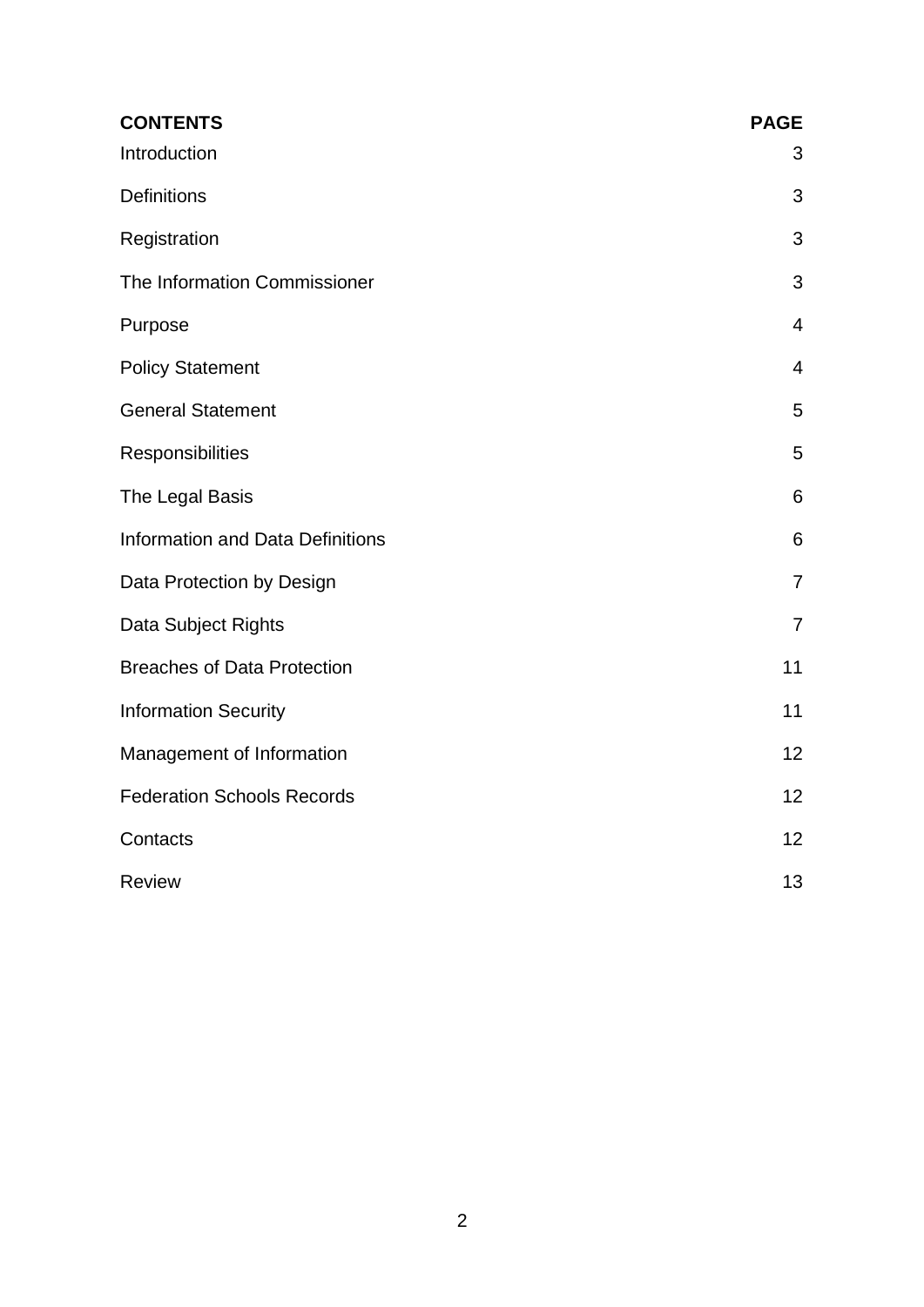#### **Introduction**

St Thomas à Becket Church of England Federation (Blackboys CEP School and Framfield CEP School) collects and uses personal information about members of staff, pupils, parents/carers and other individuals who come into contact with a Federation school. This information is gathered in order to enable the Federation's schools to provide education and other related services. There is also a legal requirement for schools to collect and use information to ensure that the school complies with its statutory obligations.

## **Definitions**

Data Protection legislation places obligations on all those who process personal data and defines the following roles: -

*Data Controller* – the person or organisation that determines the purpose of processing i.e. decides how and why data is used. The Federation (school) is therefore a data controller.

*Data Processors* – the person or organisation that processes data on behalf of the controller. The Federation (school) is sometimes a data processor.

*Data Subjects* – the individuals whose information is collected and processed (for example pupils, parents, carers, members of staff).

*ICO –* Information Commissioner's Office.

#### **Registration**

The Federation, as a data controller, has to register with the ICO and maintain a record of the information it holds and the purposes for which it obtains and uses personal data (including disclosure in any form to third parties). These details must be kept up to date and available for inspection by the Information Commissioner's **Office** 

#### **The Information Commissioner**

The Information Commissioner is the body that oversees compliance with Data Protection legislation and has powers to force organisations to process personal data lawfully.

Where a data subject is unhappy with some aspect of the processing of their personal information, they have the right to complain to the Information Commissioner.

It is recommended that any such issue should be resolved locally between the Federation (school) and the individual concerned where possible. Any enquiries subsequently received from the Information Commissioner will be referred to the Federation's Data Protection Officer.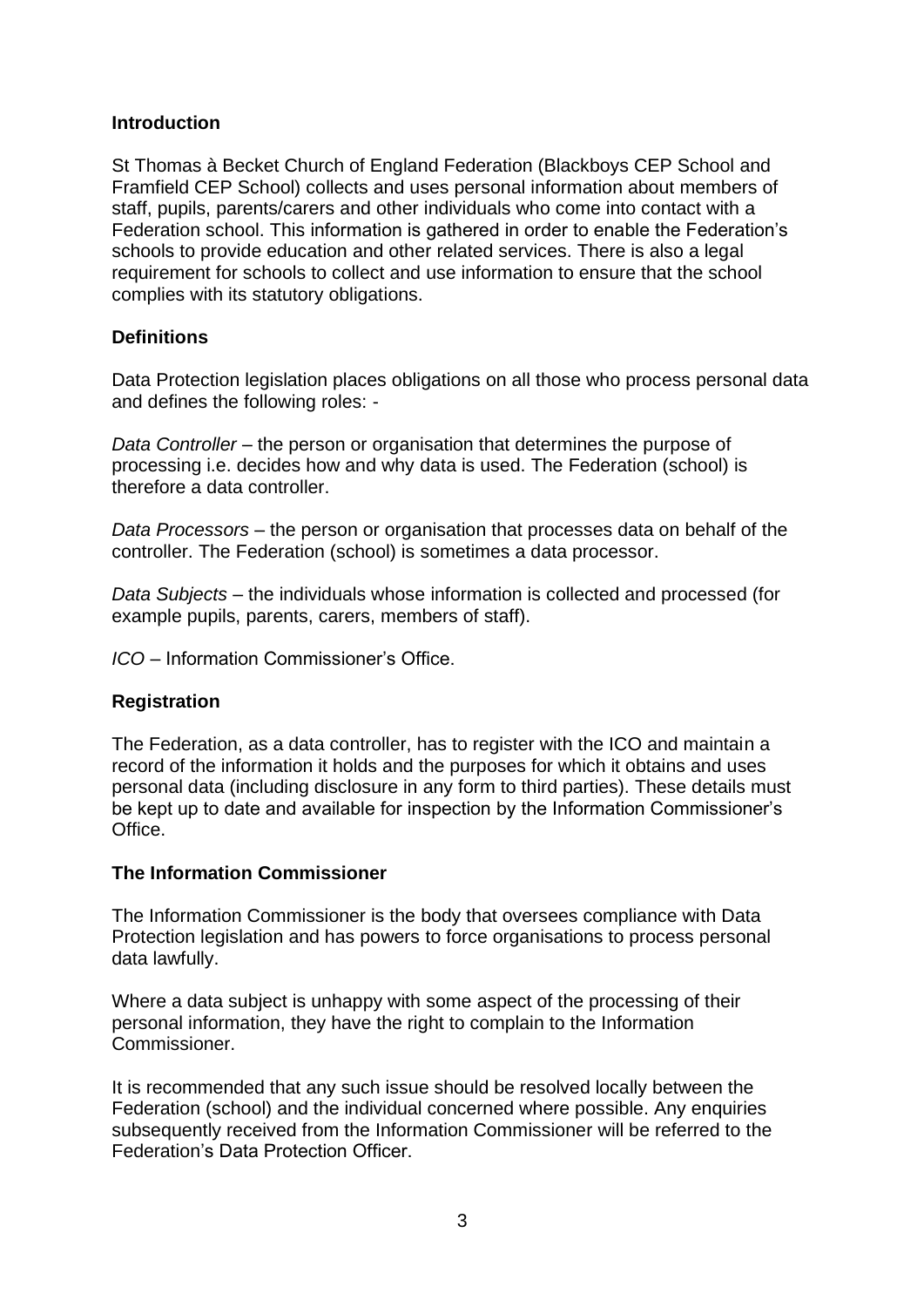# **Purpose**

This policy is intended to ensure that personal information is dealt with correctly and securely and in accordance with Data Protection and other related legislation. It applies to information held and processed by the Federation (school) regardless of the way it is collected, used, recorded, stored and destroyed, and irrespective of whether it is held in paper files or electronically.

All members of staff involved with the collection, processing and disclosure of personal data will be aware of their duties and responsibilities and are required to comply with this policy.

## **Policy Statement:**

St Thomas à Becket Church of England Federation (Blackboys CEP School and Framfield CEP School) is committed to ensuring that all information is collected, processed, maintained and disclosed in accordance with the principles that personal data will be:

- processed lawfully, fairly and in a transparent manner
- collected and used for specified, explicit and legitimate purposes and not further processed in an incompatible way ('*purpose limitation'*)
- adequate, relevant and limited to what is necessary for the purpose for processing ('*data minimisation'*)
- accurate and where required, rectified without delay ('accuracy')
- not be kept in an identifiable form for longer than necessary ('*storage limitation'*) i.e. in line with the Federation's Retention Schedule
- information must be appropriately secured/protected against unauthorised or unlawful processing, accidental loss, destruction or damage using appropriate technical or organisational measures ('*integrity and confidentiality'*).

This includes:

- *using appropriate means of transmitting data*
- *secure storage / disposal of personal information*
- *where processing is sub-contracted or outsourced (e.g. payroll, disposal of confidential wastepaper) there must be suitable Data Protection clauses in the contract.*

See the Federation's Information Security Policy for more information on securing personal data.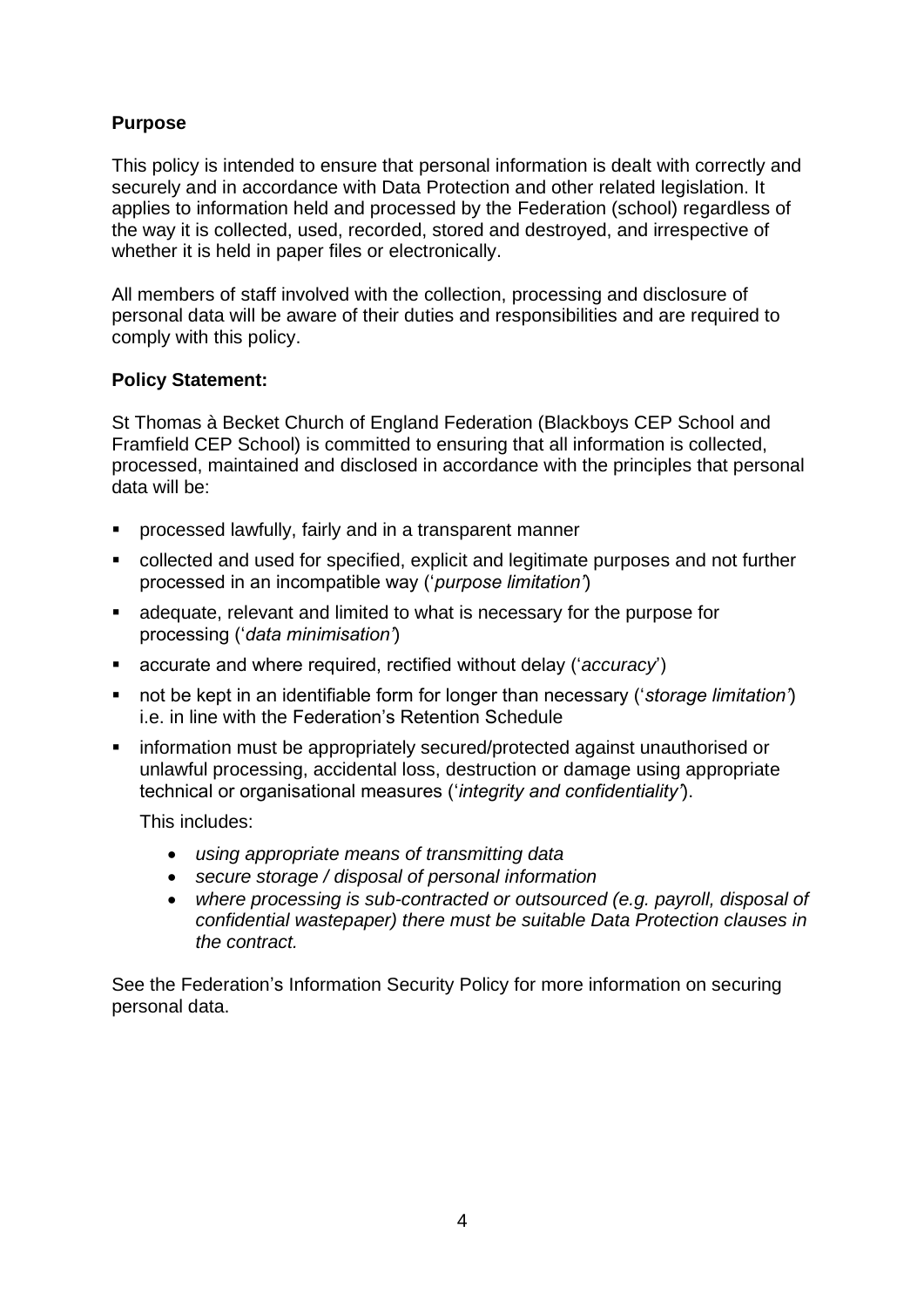Personal information must also:

- be processed in accordance with the rights of data subjects e.g. right of access, right of erasure, rectification, restriction, portability and the right to object to certain processing (see section below Data Subject Rights)
- not be transferred to countries outside the European Economic Area without adequate protection.

## **General Statement**

St Thomas à Becket Church of England Federation (Blackboys CEP School and Framfield CEP School) is committed to maintaining the above principles at all times. Therefore, the Federation's schools will:

- Inform individuals why the information is being collected
- Inform individuals when their information is shared, and why and with whom it was shared
- Check the quality and the accuracy of the information it holds
- Ensure that information is not retained for longer than is necessary
- Ensure that when obsolete information is destroyed that it is done so appropriately and securely
- Ensure that clear and robust safeguards are in place to protect personal information from loss, theft and unauthorised disclosure, irrespective of the format in which it is recorded
- Share information with others only when it is legally appropriate to do so
- Set out procedures to ensure compliance with the duty to respond to requests for access to personal information, known as Subject Access Requests
- Ensure our members of staff are aware of and understand our Policies and Procedures.

#### **Responsibilities**

All employees, Governors and any other individual handling personal information on behalf of the Federation have a responsibility to ensure that they comply with Data Protection legislation and the Federation's Policies.

The Federation ensures that all members of staff who are involved in processing personal data complete the Federation's mandatory Data Protection Training.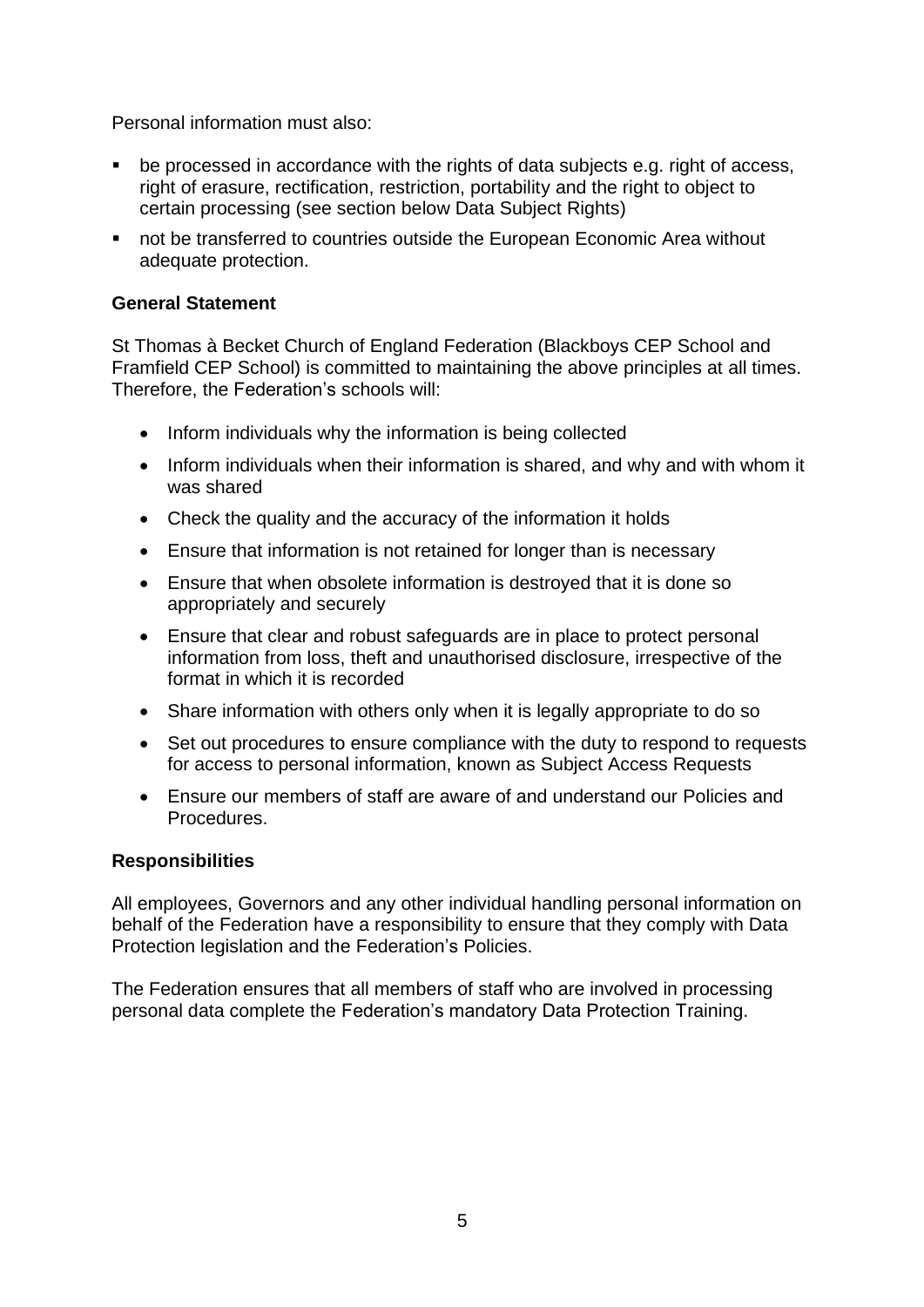# **The Legal Basis**

The Federation must comply with all relevant UK and European Union legislation, including:

- Human Rights Act 1998
- Data Protection Legislation (Data Protection Act 1998, GDPR, Data Protection Act 2018)
- Freedom of Information Act 2000
- Common law duty of confidence
- Copyright, Designs and Patents Act 1988
- Computer Misuse Act 1990
- Health and Safety at Work Act 1974
- Privacy and Electronic Communications (EC Directive) Regulations 2003

# **Information and Data Definitions**

Information is the product of a collection of data and expressed views and opinions based upon it. It can be held and used in many forms including, but not limited to, electronic records, hard copy (paper, fiche) phone calls and conversations. For the purpose of this policy information and data can be regarded as being the same.

This policy relates primarily to any personal data i.e. data relating to individuals or personally identifiable data.

- **Personally Identifiable Data** is any data relating to an individual ('data subject) who can be identified directly or indirectly by an identifier such as name, ID number, unique pupil number, location data (e.g. address), online identifier (e.g. IP address) or one or more factors specific to the physical, physiological, genetic, mental, economic, cultural or social identity of the individual.
- **EXEDENTIFY Special Category Data** is sensitive personal data (which requires extra protection) and includes any information that may identify an individual's:
	- $\circ$  racial or ethnic origin.
	- o political opinions,
	- o religious or philosophical beliefs,
	- o trade union membership,
	- o health,
	- o sex life/orientation
	- $\circ$  genetic/biometric identifier

Information that is **confidential** but doesn't relate to an individual or individuals includes the following:

- Federation business or corporate records containing organisationally or publicly sensitive information
- Any commercially sensitive information such as information relating to commercial proposals or current negotiations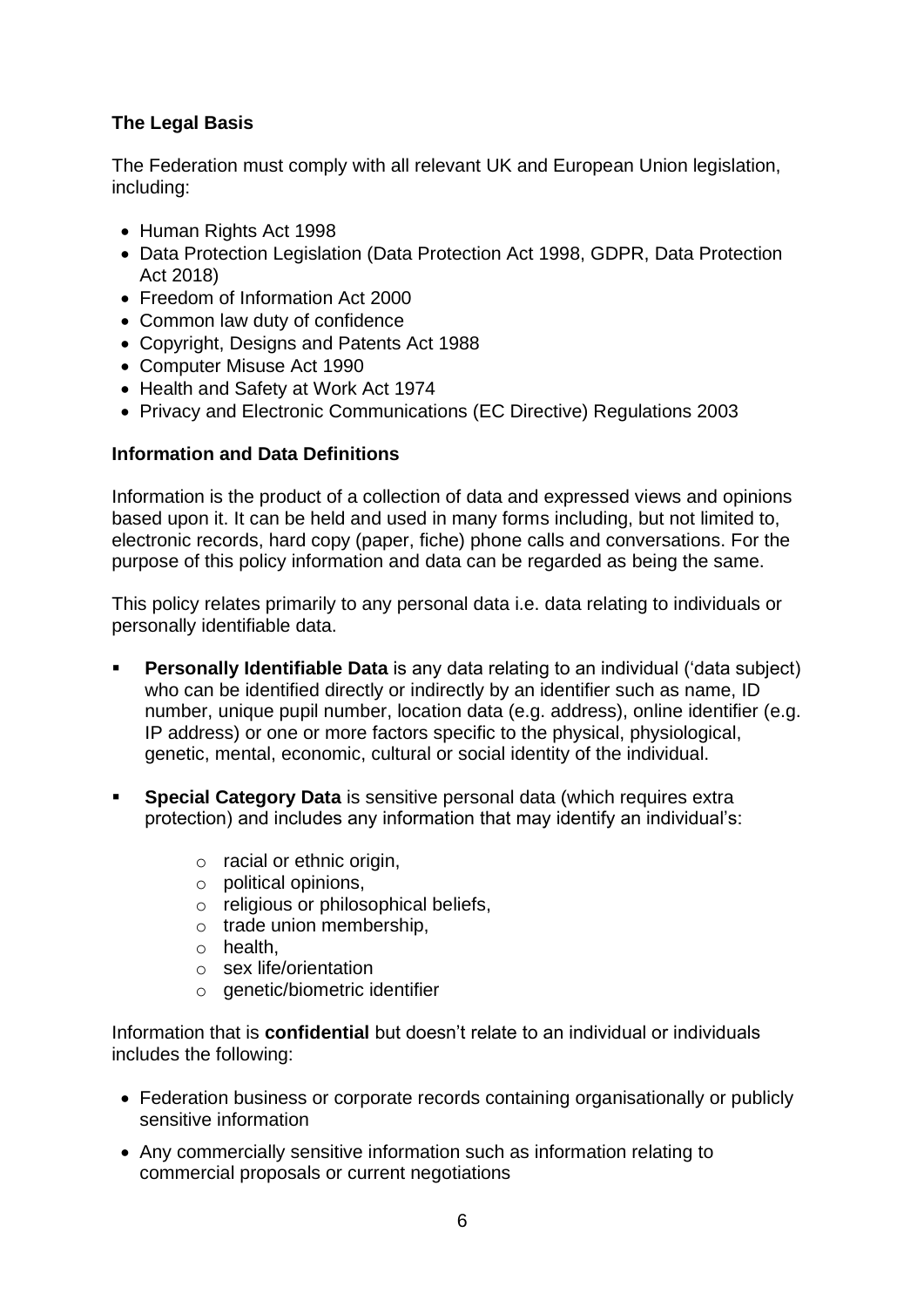- Politically sensitive information
- Information relating to security, investigations and proceedings
- Any information which, if released, could cause problems or damage to individuals, the public, the Federation as a whole, the Federation school or another organisation. This could be personal, financial, reputation or legal damage.

#### **Data Protection by Design**

Whenever a new policy, procedure, system or database involving personal data is proposed a Data Protection Impact Assessment (DPIA) will be completed. This will be used to identify and reduce any risks to privacy and potential risks of harm to individuals through the misuse of their personal information.

The Federation also recognise that in some circumstances it will be mandatory to conduct a DPIA where processing is likely to result in a high risk to individuals.

# **Data Subject Rights**

Any person wishing to exercise their rights under data protection legislation can do so by completing a Subject Access Request Form or to exercise an individual right afforded under the Data Protection Act 2018 an Individual Rights Request Form which can both be accessed on our school's websites or by emailing or writing to the relevant school office - details of which can also be found on our school's websites.

Requests will be processed within one month of receipt of the request unless the request is complex (or if multiple requests are received from the same person).

Examples of when a request may be considered complex:

- it involves retrieval and appraisal of information from multiple sources.
- it involves the retrieval of large volumes of information for one data subject which are difficult to separate from information relating to other data subjects.
- it is one in a series of requests from the same individual.
- it involves the release of third party data for which consent has been refused or cannot be obtained.

In these cases, a three month deadline for responding to the request will apply. For complex requests likely to take over one month, the applicant will be notified of this within the initial one month period.

#### *Right of Access*

Under data protection legislation every individual has the right of access to information relating to them. This right is called Subject Access. Any person wishing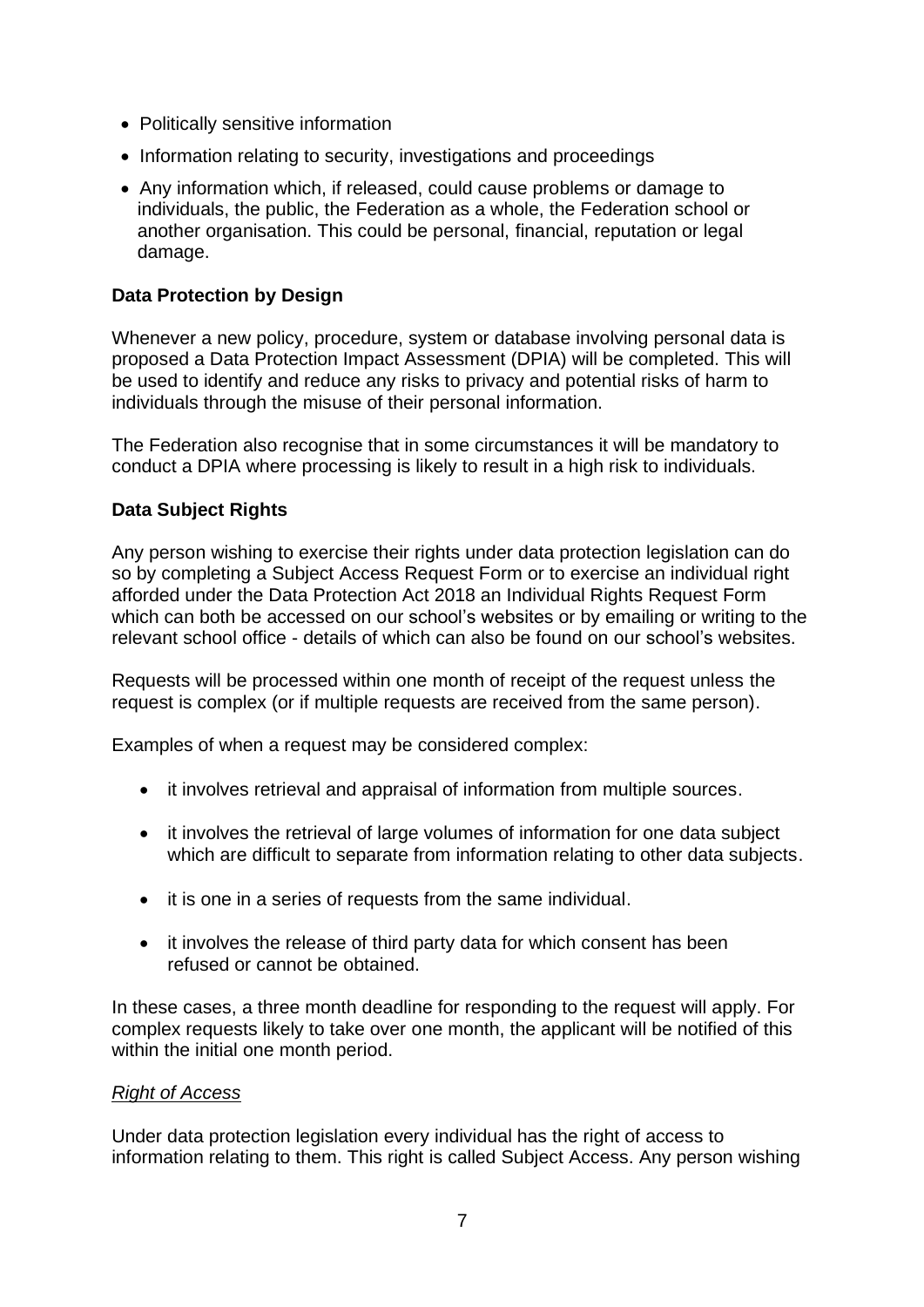to make a Subject Access Request can do so by following the instructions above. Personal information will never be disclosed verbally in response to a request. Written consent will always be required from any person nominating a third party to request information on their behalf. Parents may make requests on behalf of their children but if the child is 13 years or older, the child must also provide written consent for the parent to make the application on their behalf.

A nominated person may make an application on behalf of anyone lacking mental capacity who would otherwise have the right to request access to their records. In these circumstances, the person making the application must have proof of a valid Lasting Power of Attorney or an Enduring Power of Attorney or proof of Courtappointed Deputyship.

No information relating to any other person (other than the individual requesting the information) will be disclosed as part of a subject access disclosure.

Any information that may prejudice the prevention and detection of crime may be exempted from disclosure. There are also a number of other exemptions which may be applied, and these will be explained on an individual basis.

#### *Right of Erasure*

This right allows individuals to request that their personal data is deleted where there is no justification for its continued use. It only applies, however, when:

- 1. The data is no longer necessary for the reason(s) for which it was originally collected.
- 2. The data subject provided consent for the Federation school to process their data but has subsequently withdrawn this consent.
- 3. That data subject has objected to the Federation school processing their data and there are no overriding grounds for continuing to process it.
- 4. The data was processed in breach of the GDPR i.e. it was unlawfully processed.
- 5. There is a legal requirement to erase the data.
- 6. The data was collected with parental consent when the data subject was a child and they no longer wish for their data to be held.

The Federation school will also decline a request for erasure:

- 1. When we have a legal obligation, or it is part of our official authority to process the data
- 2. For public health reasons
- 3. For certain archiving activities
- 4. When we need the data in connection with a legal claim.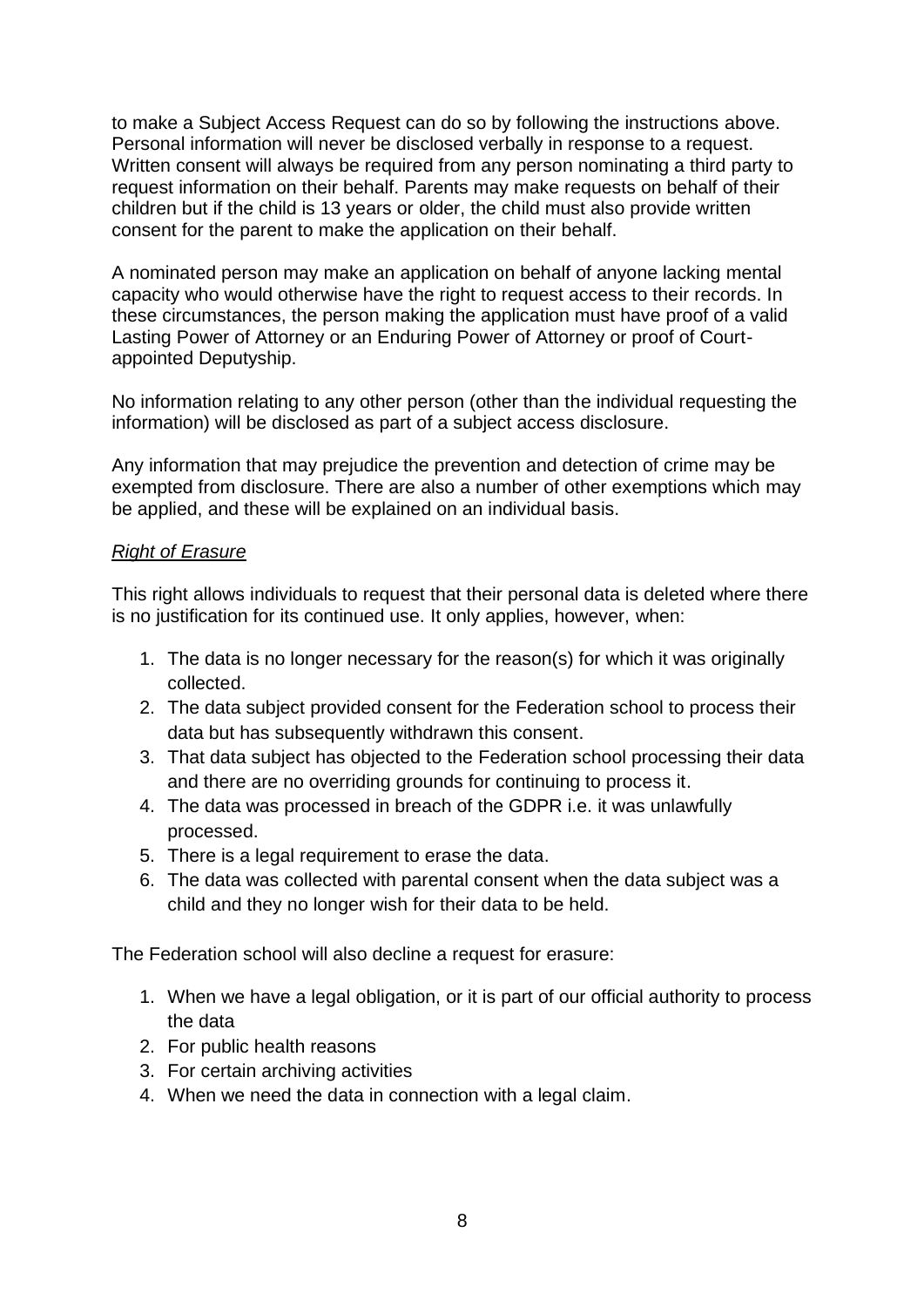# *Right to Rectification*

If data subjects believe that any of the personal data, the Federation (school) holds about them is inaccurate or incomplete they are entitled to ask for it to be rectified. This will be looked at in the context of why the Federation (school) is processing the information any necessary steps will be taken to supplement the information held in order to make it complete.

## *Right to Restriction*

In certain circumstances data subjects have a right to request that we temporarily restrict processing and access to their data. This will apply:

- 1. Whilst establishing accuracy of data, if a data subject has contested this.
- 2. Whilst we follow up any objection raised by a data subject to the Federation school processing their data.
- 3. When data has been processed unlawfully but the data subject does not want us to erase it and have asked, instead, for us to restrict processing of the data.
- 4. When we no longer need the data, but the data subject has advised us that they need it in connection with a legal claim.

The right to restrict data doesn't apply if:

- 1. The processing is necessary for the Federation school in connection with a legal claim.
- 2. It is necessary for the protection of another person.
- 3. There are substantial public interest reasons for continuing to process the data.

#### *Right to Portability*

Data subjects have a right to request that their data be transferred electronically to another organisation.

This only applies when:

- 1. The data subject themselves supplied the information and provided consent for the processing; or
- 2. The data is being processed as part of a contract to which the data subject is party; and
- 3. The data is held electronically (not in paper files).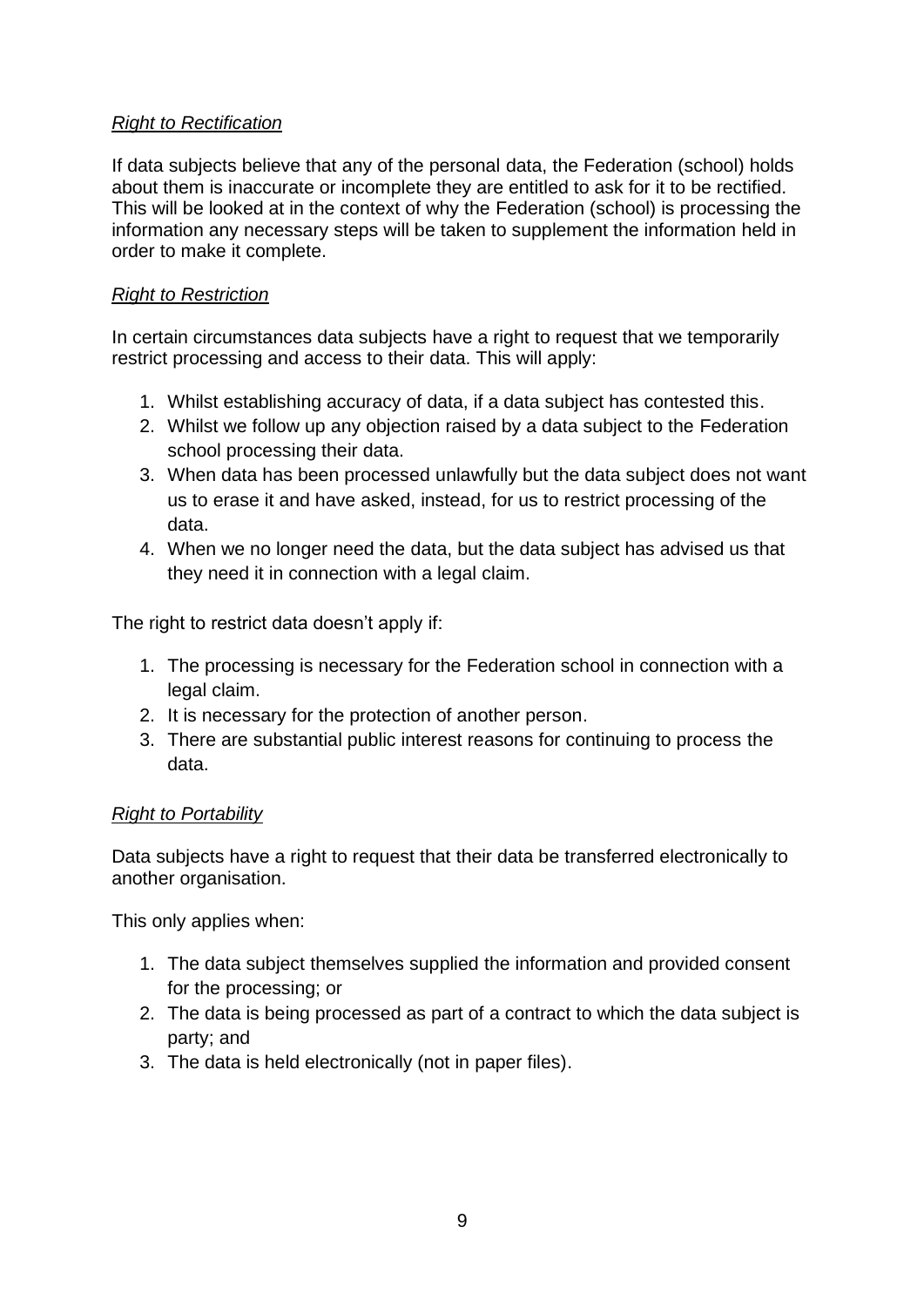# *Right to Object*

Data subjects have the right to object to their information being processed in the following circumstances:

- If the Federation (school) has decided that processing is necessary, either to a) perform a task carried out in the public interest or b) as part of the Federation school's official authority or legitimate interest and the data subject feels this is not applicable. Information about why the Federation school is processing information (the legal justification) can be found in the Federation's Privacy Notice.
- If the Federation retains information in defence or potential defence of a legal claim but the data subject believes there are insufficient grounds to do so.

Data subjects also have a right to object to their data being used for direct marketing purposes at any time and the Federation will cease processing for this purpose if an objection is raised.

If the Federation uses IT systems to make automatic decisions based on personal data individuals have a right to object and:

- request human intervention in the decision making
- be able to express their point of view
- obtain an explanation of how a decision has been reached
- challenge the decision

This right does not exist if the automated decision making:

- is necessary to fulfil a contract to which they are party
- is authorised by law
- the data subject has consented to the processing

Individuals also have the right to object to data being used for research purposes unless the research is being undertaken in the wider public interest which outweighs a data subject's right to privacy.

# *Right to be Informed*

The Federation issues a privacy notice which explains what information the Federation is processing, the legal basis for this, the purpose of processing, who the information is shared with and other information required by data protection legislation. The current privacy notice is available on our school's websites [\(www.blackboys.e-sussex.sch.uk](http://www.blackboys.e-sussex.sch.uk/) or www.framfieldcep.e-sussex.sch.uk) or on request from either school office.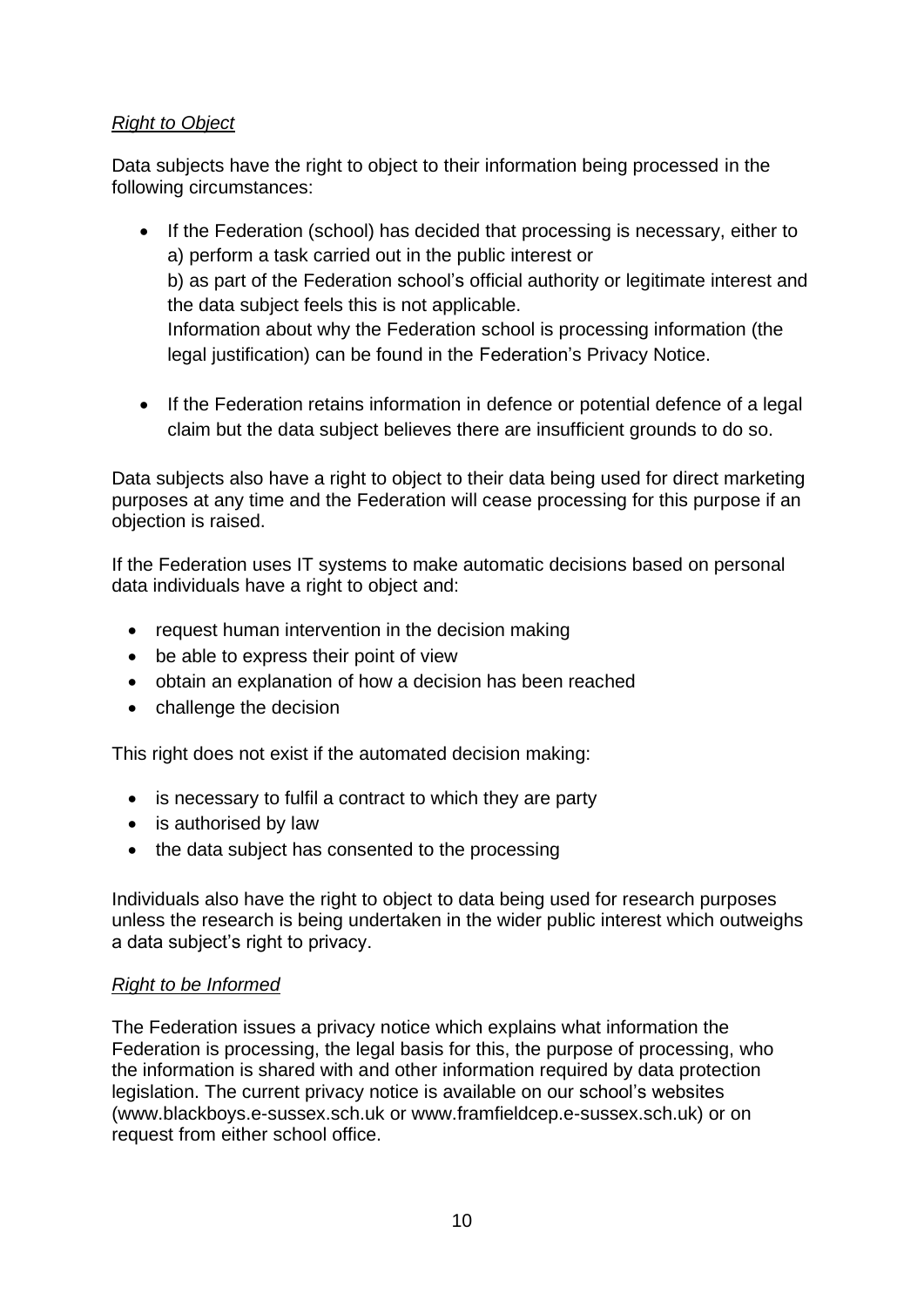# **Breaches of Data Protection**

The Federation has a Data Breach Management Process which all members of staff are aware of and have received appropriate training to help them recognise and react appropriately to data breaches. All breaches or suspected breaches of Data Protection legislation will be reported to the Federation's Data Protection Officer who will ensure the process is adhered to and ensure breaches are reported to the ICO where necessary.

## **Information Security**

The Federation's Information Security Policy covers the creation, acquisition, retention, transit, use, and disposal of all forms of information.

It applies to all employees and Federation Governors; it also applies to volunteers, work experience candidates, and all members of staff of service delivery partners and other organisations who handle information for which the Federation is responsible. It will form the basis of contractual responsibilities in contracts with Data Processors where reference is made to the Federation's Data Protection and Information Security Policy.

It is the policy of the Federation that:

- we will protect information from a loss of:
	- o confidentiality (ensuring that information is accessible only to authorised individuals)
	- o integrity (safeguarding the accuracy and completeness of information)
	- o availability (ensuring that authorised users have access to relevant information when required)
	- o relevance (only keeping what we need for as long as it is needed)
- we will meet all regulatory and legislative information management requirements
- we will maintain business continuity plans
- we will deliver appropriate information security training to all members of staff
- we will make available appropriate and secure tools to all members of staff
- we will report and follow-up all breaches of information security, actual or suspected

Guidance and procedures will be maintained to support this policy. These will include procedural standards for individuals with access to information.

System operating procedures will be developed and maintained to ensure compliance with this policy.

Information systems are checked regularly for technical compliance with relevant security implementation standards.

Operational systems are subjected to technical examination to ensure that hardware and software controls have been correctly implemented.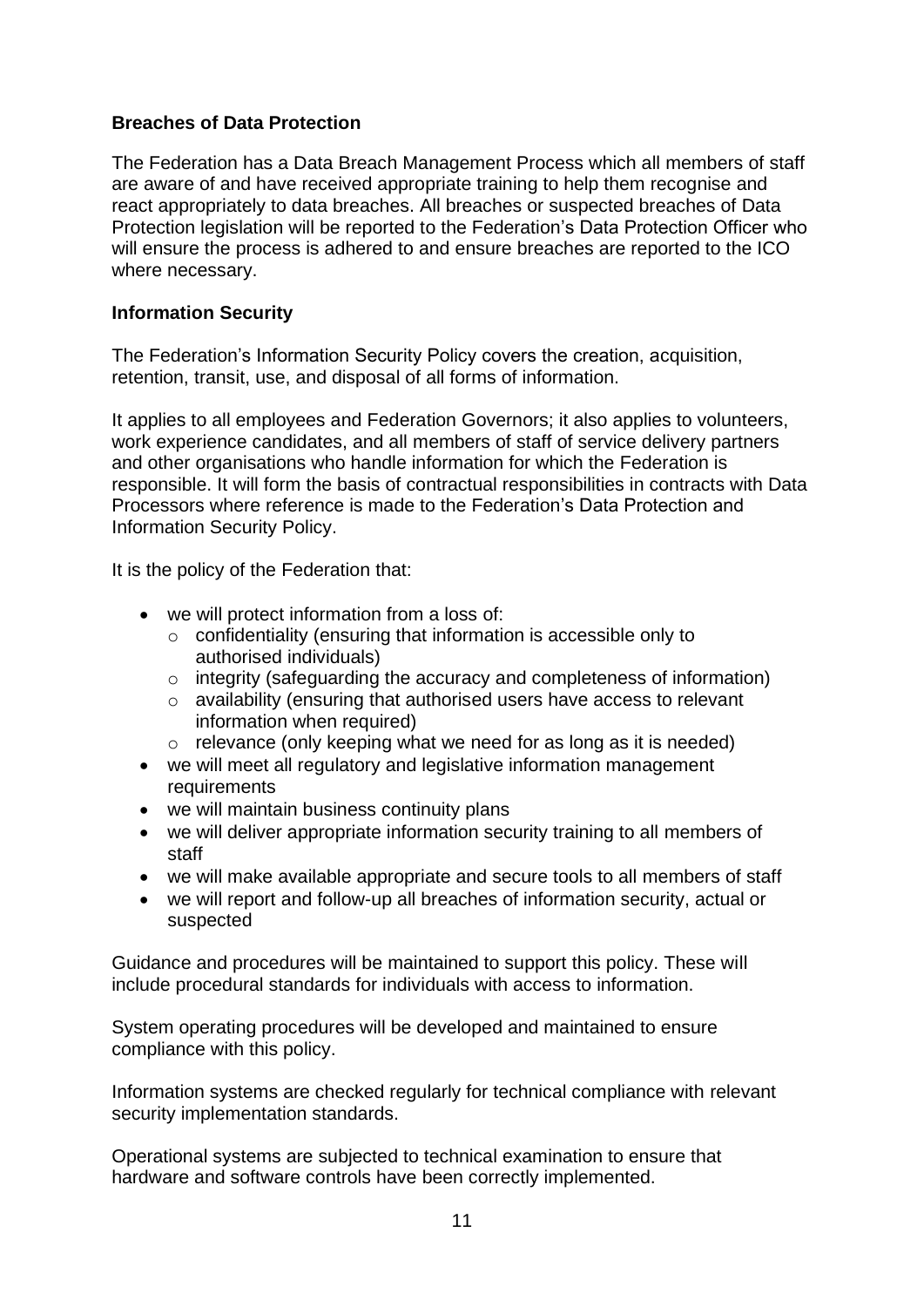## **Management of Information**

The Federation will manage information in accordance with the principles and procedures within this policy and other relevant policies and standards. The following principles apply to how we handle information in the Federation:

- All identifiable personal information is treated as confidential and will be handled in accordance with the relevant legal and regulatory protocols.
- All identifiable information relating to members of staff is confidential except where national policy on accountability and openness requires otherwise.
- Procedures will be maintained to ensure compliance with Data Protection legislation, The Human Rights Act 1998, the common law duty of confidentiality, the Freedom of Information Act 2000 and any other relevant legislation or statutory obligation.
- Information is recorded, used and stored to protect integrity so that it remains accurate and relevant at all times.

#### **Federation Schools Records**

We will create and maintain adequate pupil, staff and other records to meet the Federation's business needs and to account fully and transparently for all actions and decisions. Such records can be used to provide credible and authoritative evidence where required; protect legal and other rights of the Federation, its members of staff and those who have dealings with its schools; facilitate audit; and fulfil the Federation's legal and statutory obligations.

Records will be managed and controlled effectively to fulfil legal, operational and information needs and obligations in the most cost-effective manner, in line with the Federation's Records Management and Retention Policy.

#### **Contacts**

#### **Data Protection Officer**

Peter Questier East Sussex County Council Information Governance Team Children's Services

#### **Office of the Information Commissioner**

The Information Commissioners Wycliffe House Water Lane Wilmslow Cheshire SK9 5AF

website: [www.ico.gov.uk](http://www.ico.gov.uk/)